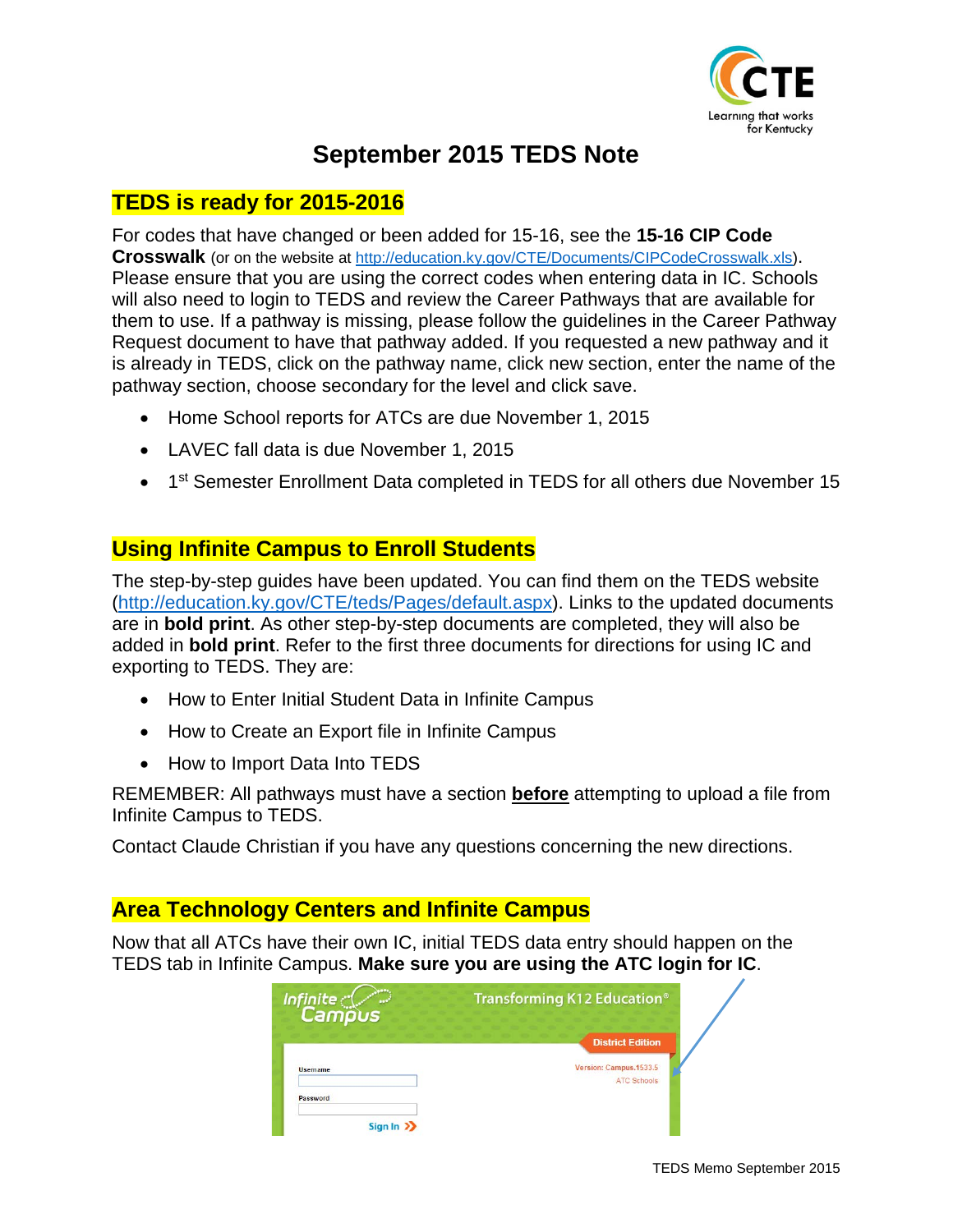

Because this is the first time you have your own IC, you will have to enter all of your students on the TEDS tab in IC. Once all information has been entered in IC, it can be uploaded to TEDS using the TEDS report in IC. Questions around this should be addressed to Claude Christian.

### **New Industry Certification Addition Requests**

All 2016-2017 requests must be completed and submitted by October 1, 2015. Those wishing to make a request can use the Industry Certification Additions Form prior to October 1 to make that request.

#### **Career Pathway Approval**

If your school is offering a career pathway during the 2015-2016 school year that is not already in TEDS, refer to the **[Career Pathway Request Guidance for 2015-2016](#page-5-0)** (or on website at [http://education.ky.gov/CTE/Documents/Career Pathway Request Guidance.pdf\)](http://education.ky.gov/CTE/Documents/Career%20Pathway%20Request%20Guidance.pdf) for the correct procedure to request the addition.

#### **All requests must be received by October 1.**

### **IMPORANT DATES**

| October 1           | Deadline for ALL new pathway requests for 2015-16                                               |  |  |
|---------------------|-------------------------------------------------------------------------------------------------|--|--|
|                     | All new Industry Certification request for 2016-2017 due                                        |  |  |
| November 1          | Signed Home High School Report for ATCs due to OCTE                                             |  |  |
|                     | Locally Operated Centers need to have all fall data in TEDS                                     |  |  |
| November 15         | 1 <sup>st</sup> Semester Enrollment Data completed in TEDS                                      |  |  |
| December 15         | <b>Data Cleanup Day</b> ensure students are correctly identified as<br>exploring or preparatory |  |  |
| January 15,<br>2016 | Deadline for Students to be marked Preparatory for KOSSA                                        |  |  |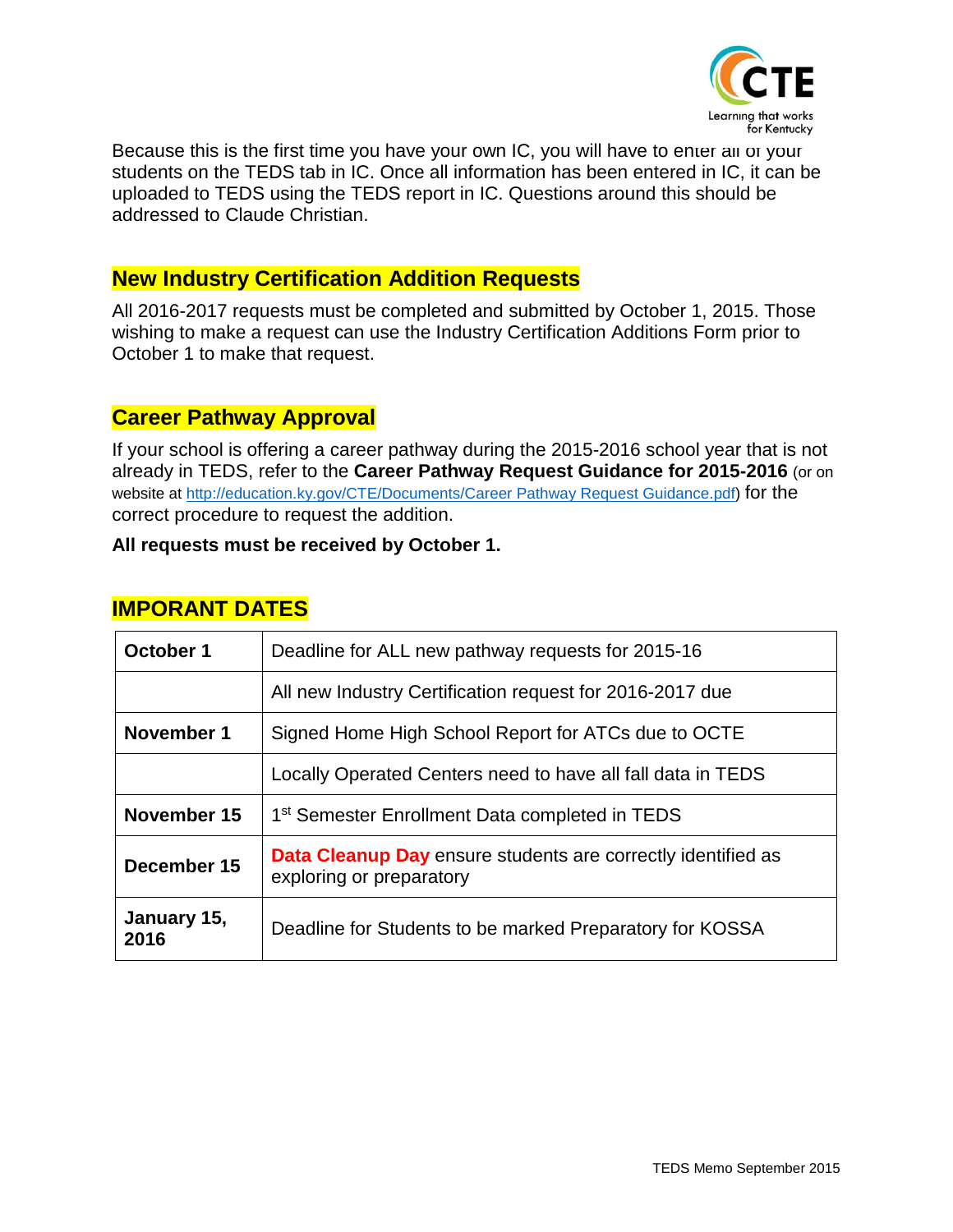<span id="page-2-0"></span>

| Old_Code   | Old Name                                                   | <b>New CIP Code</b> | <b>New Name</b>                                 |
|------------|------------------------------------------------------------|---------------------|-------------------------------------------------|
| 01.0802.00 | Agriculture-AGED/COMMUNICATIONS&LEADERSHIP                 | 01.0802.00          | Agriculture-AGED/COMMUNICATIONS&LEADERSHIP      |
|            |                                                            | 03.0509.00          | <b>Wood Design Engineering</b>                  |
|            |                                                            | 09.0701.00          | Cinematography and Video Production             |
| 10.0100.00 | <b>Stem-GRAPHIC &amp; DIGITAL COMMUNICATIONS TECH</b>      | 10.0105.00          | <b>Graphic &amp; Digital Communications</b>     |
|            |                                                            | 11.0101.99          | <b>Information Technology TRACK</b>             |
| 11.0901.02 | InformationTech-NetworkAdministration/CompTIA              | 11.0901.01          | <b>Network Administration</b>                   |
| 10.0301.00 | Communications-Multimedia Web                              | 11.1004.00          | Multimedia Audio Video                          |
| 14.0101.00 | <b>PLTW Pathway to Engineering</b>                         | 14.0101.01          | Project Lead the Way (PLTW) - Engineering       |
|            |                                                            | 14.0101.88          | <b>PLTW - NAF</b>                               |
|            | 14.0201.00 Stem-AEROSPACE & AERONAUTICS ENGINEERING        | 14.0201.01          | <b>Aeronautical Engineering</b>                 |
|            |                                                            | 14.0201.02          | <b>Space Systems Engineering</b>                |
|            |                                                            | 14.0803.00          | <b>Structural Engineering</b>                   |
|            |                                                            | 14.1901.00          | <b>Fabrication Engineering</b>                  |
|            |                                                            | 14.4101.00          | <b>Electrical Engineering</b>                   |
| 15.0100.00 | <b>Stem-CIVIL ARCHITECTURE &amp; CONSTRUCTION TECH</b>     | 15.0101.01          | Civil Architecture & Construction Technology    |
|            |                                                            | 15.0101.02          | <b>Construction Architectural Engineering</b>   |
|            |                                                            | 15.0303.00          | <b>Electrical Construction Engineering</b>      |
| 15.1101.00 | Power-Energy Engineering                                   | 15.0503.01          | Sustainability & Energy Application Technician  |
|            |                                                            | 15.0503.02          | <b>Energy Management</b>                        |
|            | 14.7000.00 Stem-ADVANCED MANUFACTURING                     | 15.0613.00          | Manufacturing Engineering Technology Technician |
|            |                                                            | 15.0614.00          | <b>Welding Engineering</b>                      |
| 15.0901    | Manufacturing-MINING                                       | 15.0901.00          | Mining Technology                               |
|            |                                                            | 15.0903.00          | Natural Gas Pipeline                            |
|            |                                                            | 15.1101.00          | Stem-POWER-ENERGY ENGINEERING-Related Tech      |
|            |                                                            | 15.1103.00          | <b>Fluid Power Engineering</b>                  |
| 14.2901.00 | Stem-ENGINEERING & TECHNOLOGY DESIGN                       | 15.1302.00          | Engineering & Technology Design                 |
|            |                                                            | 15.1304.00          | <b>Design Engineering</b>                       |
|            |                                                            | 28.0399.00          | <b>Junior Guard</b>                             |
| 28.0401.00 | Navy/MarineCorpsJROTC                                      | 28.0401.01          | Navy JROTC                                      |
|            |                                                            | 28.0401.02          | <b>Marine Corps JROTC</b>                       |
|            |                                                            | 28.0501.00          | <b>CoastGuardJROTC</b>                          |
|            |                                                            | 43.0301.00          | <b>Homeland Security</b>                        |
|            | 46.0201.04 Construction-Carpentry-CabinetBuilder&Installer | 46.0201.03          | <b>Constructio Forms Assistant</b>              |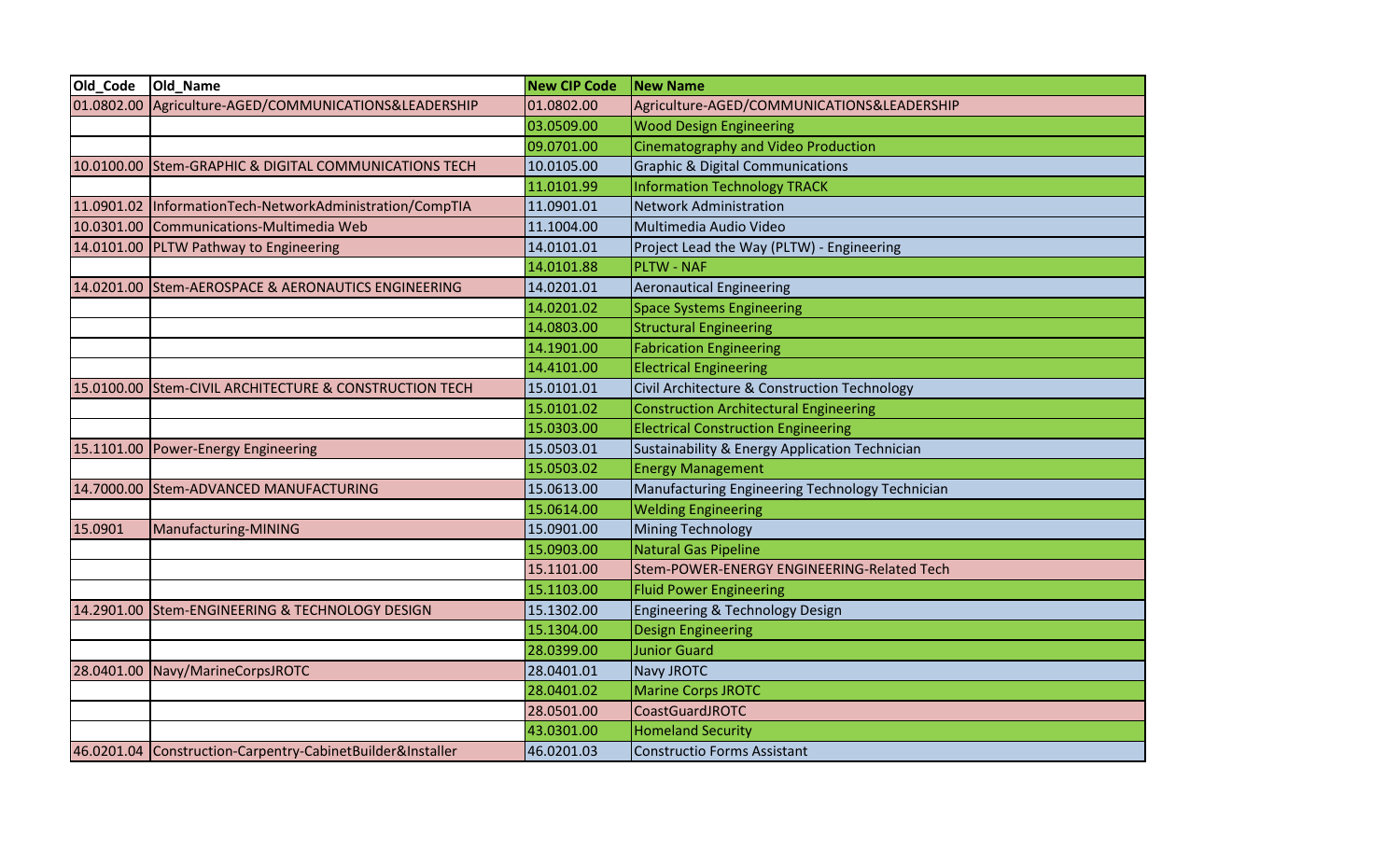|            | 46.0201.06 Construction-Carpentry-CarpenterApprentice | 46.0201.05 | <b>Finish Carpenters Assistant</b>                                   |
|------------|-------------------------------------------------------|------------|----------------------------------------------------------------------|
|            |                                                       | 46.0401.02 | Construction-ResidentialMaintenanceInterior                          |
|            |                                                       | 46.0501.01 | Construction-PlumberApprentice                                       |
|            |                                                       | 47.0201.02 | Construction-AirCond-EnvironmentalControlSys                         |
|            |                                                       | 47.0201.03 | Domestic Air Conditioner and Furnace Installer                       |
|            |                                                       | 47.0201.04 | <b>Refrigeration Mechanic</b>                                        |
| 47.0201.01 | Construction-AirCond-EnvironmentalSysRepair           | 47.0201.05 | <b>Environmental Control System Servicer Assistant</b>               |
|            |                                                       | 47.0303.06 | <b>Industrial Maintenance Welding Technician</b>                     |
|            |                                                       | 47.0399.99 | <b>TRACK-Skilled Trades - Millwright</b>                             |
|            |                                                       | 47.0603.05 | Transportation-PaintingRefinishingNonStru                            |
|            |                                                       | 47.0605.04 | Diesel Brake Repairer/Special Problems Option                        |
|            |                                                       | 47.0605.05 | Diesel Engine/ElectricianTechnician/ Preventative Maintenance Option |
|            |                                                       | 47.0605.06 | Diesel Front End Mechanic/Special Problems Option                    |
|            |                                                       | 48.0506.02 | Manufacturing-SheetMetalLayotTechnician                              |
|            |                                                       | 48.0506.03 | Manufacturing-SheetMetalTechnician                                   |
|            |                                                       | 48.0506.04 | Manufacturing-SheetMetalProductionTech                               |
|            |                                                       | 48.0508.02 | Manufacturing-Welding-PipeWelder                                     |
|            |                                                       | 48.0508.05 | Manufacturing-Welding-GasTungstenArcWelder                           |
|            |                                                       | 48.0510.00 | <b>CMM Engineering</b>                                               |
|            |                                                       | 49.0102.00 | Flight & Aeronautics                                                 |
| 50.0401.00 | Design and Visual Communication                       | 50.0402.00 | <b>Commercial and Advertising Art</b>                                |
|            |                                                       | 51.0000.88 | HealthScience-ALLIEDHEALTH-NAF                                       |
|            |                                                       | 51.0601.88 | HumanServices-DENTAL TECHNOLOGY-NAF                                  |
|            |                                                       | 51.0801.00 | HumanServices-MEDICAL ASSISTING                                      |
|            |                                                       | 51.0805.88 | HumanServices-PHARMACY TECHNOLOGY-NAF                                |
|            |                                                       | 51.0902.88 | Health Science-EKG TECHNOLOGY/TECHNICIAN-NAF                         |
| 51.0904.00 | HumanServices-EMERGENCY MEDICAL TECHNOLOGY            | 51.0904.01 | <b>Emergency Medical Technician</b>                                  |
|            |                                                       | 51.0904.02 | <b>EMT Fire Rescue</b>                                               |
|            |                                                       | 51.1009.88 | Health Science-PHLEBOTOMY-NAF                                        |
|            |                                                       | 51.1699.00 | HumanServices-NURSING                                                |
|            |                                                       | 51.9900.99 | <b>Healthcare TRACK</b>                                              |
|            |                                                       | 52.0101.99 | <b>Business TRACK</b>                                                |
| 52.0208.00 | Marketing-E-COMMERCE                                  | 52.0208.01 | <b>Web Design for Business</b>                                       |
|            |                                                       | 52.0208.02 | E-Commerce                                                           |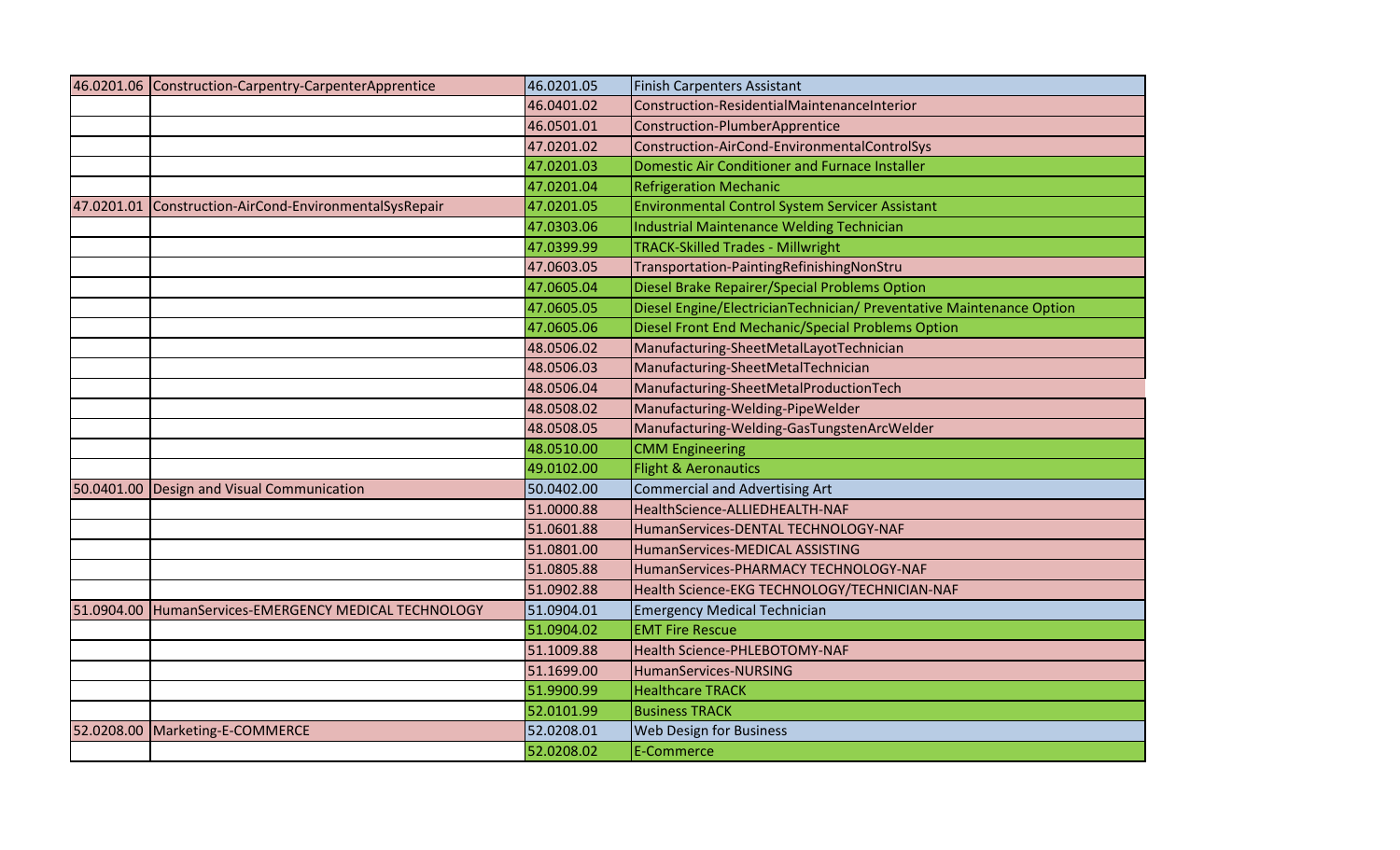|  | 52.1400.99 | <b>Marketing TRACK</b>  |
|--|------------|-------------------------|
|  | 52.1401.88 | Marketing-MARKETING-NAF |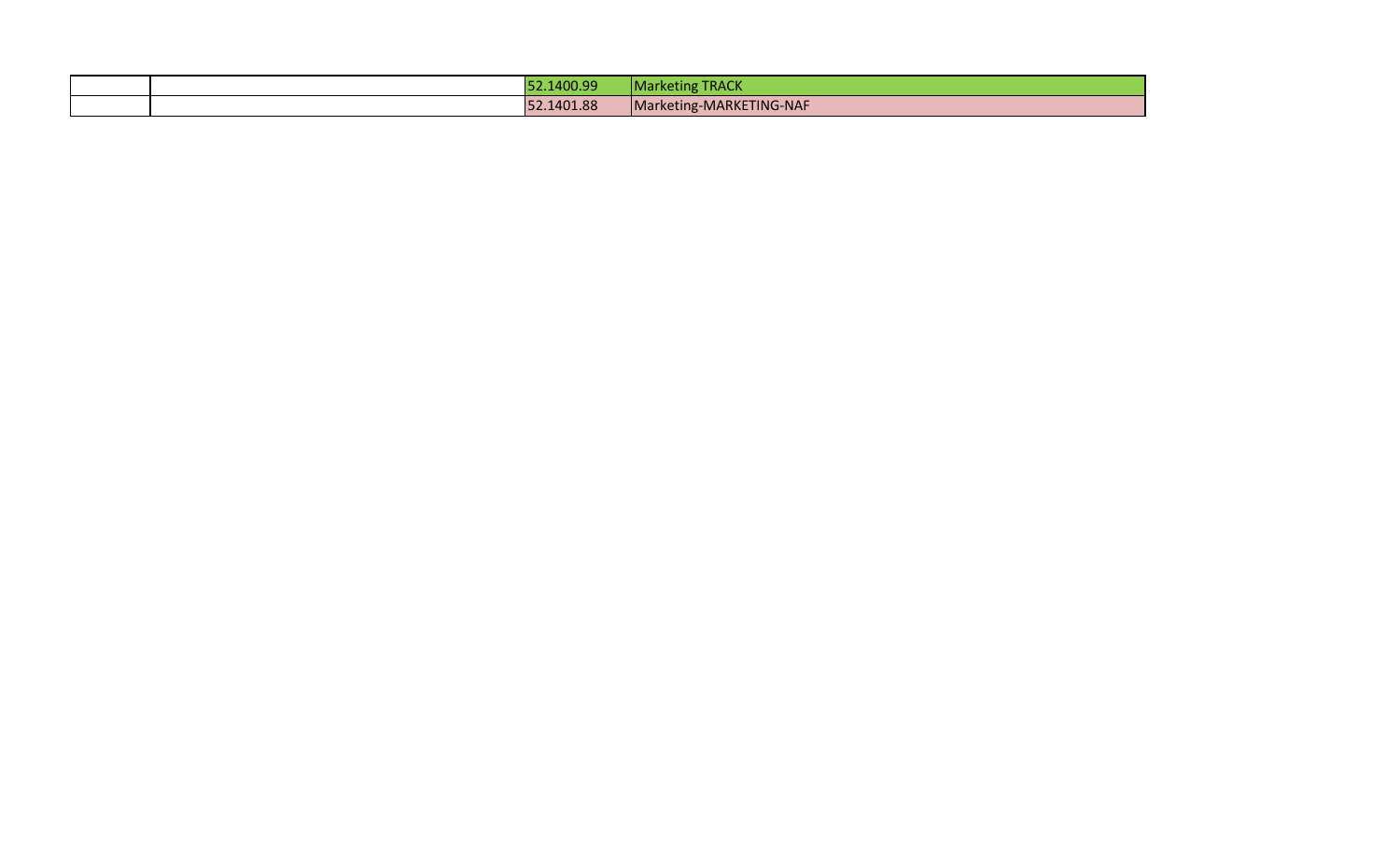### 2015-2016 Career Pathway Request Guidance

<span id="page-5-0"></span>This guidance document is designed to provide districts/schools with all requirements, processes, and procedures that will be used for career pathway requests.

- 1. All approved pathways (except those in the Law and Public Safety program area) are on the KDE website in the Preview to Pathways document, which can be found at the following URL: [http://education.ky.gov/CTE/ctepa/Documents/MASTER%20Preview%20to%20Career%20Path](http://education.ky.gov/CTE/ctepa/Documents/MASTER%20Preview%20to%20Career%20Pathways%20Document%202015_2016%20v1.pdf) [ways%20Document%202015\\_2016%20v1.pdf](http://education.ky.gov/CTE/ctepa/Documents/MASTER%20Preview%20to%20Career%20Pathways%20Document%202015_2016%20v1.pdf)
- 2. Any special approvals that were granted prior to the 2015-2016 school year must be resubmitted and reviewed using the new online Special Approval form.
- 3. Courses count in a pathway during the year the courses were taken. For example, if a student took Digital Literacy in 14-15 and it was part of their pathway, that credit would count for that student until they graduate. However, if Digital Literacy is no longer part of the pathway in 15- 16, and a student takes it in 15-16, regardless of the year they started their pathway, it will **not** count.
- 4. For 2015-2016, the following procedures will be followed:
	- I. If your school has a pathway/CIP Code already in TEDS and:
		- a. Your school plans to follow the courses listed in the approved pathway, then you will not need to do anything.
		- b. Your district/school wants to include a course in the pathway that is not part of the approved pathway, then you will need to complete [a Career Pathway Special](https://staffkyschools.sharepoint.com/sites/kde/pathways/Lists/Pathway%20Special%20Approval%20Form/NewForm.aspx)  [Approval](https://staffkyschools.sharepoint.com/sites/kde/pathways/Lists/Pathway%20Special%20Approval%20Form/NewForm.aspx) Form and provide justification for the use of that course. You will also need to include all courses that you offer at your school that you wish to count towards the pathway.
		- c. Your school wants to remove that pathway, then you will need to ensure that all students that were in the pathway have left their home school (through graduation/transfer/dropout) and submit an email to the [State TEDS Coordinator](mailto:kiley.whitaker@education.ky.gov) with the name and CIP Code of the pathway you wish to remove.
	- II. If your school does not have a pathway/CIP Code in TEDS and:
		- a. Your school plans to follow the courses listed in the approved pathway, then you will need to send an email to the **State TEDS Coordinator** with the pathway name and CIP Code that you will be using.
		- b. Your school wants to offer the pathway, but use a course that is not part of the approved pathway, then you will need to complete [a Career Pathway Special](https://staffkyschools.sharepoint.com/sites/kde/pathways/Lists/Pathway%20Special%20Approval%20Form/NewForm.aspx)  [Approval Form](https://staffkyschools.sharepoint.com/sites/kde/pathways/Lists/Pathway%20Special%20Approval%20Form/NewForm.aspx) and provide justification for the use of that course. You will also need to include all courses that you offer at your school that you wish to count towards the pathway.
	- III. If your school wants to create a new and innovative pathway that is not an approved KDE pathway, then you will need to submi[t New Career Pathway Creation Request](http://education.ky.gov/CTE/Documents/New%20Career%20Pathway%20Creation%20Request.docx) to the Career Pathways Branch (all instructions included in the linked document).
	- IV. All requests in sections I-III are required to be completed and submitted in the 2015- 2016 Career Pathway request window. The request window is from February  $1<sup>st</sup>$  – October  $1^{st}$  and please allow 2-3 weeks for review/approval.